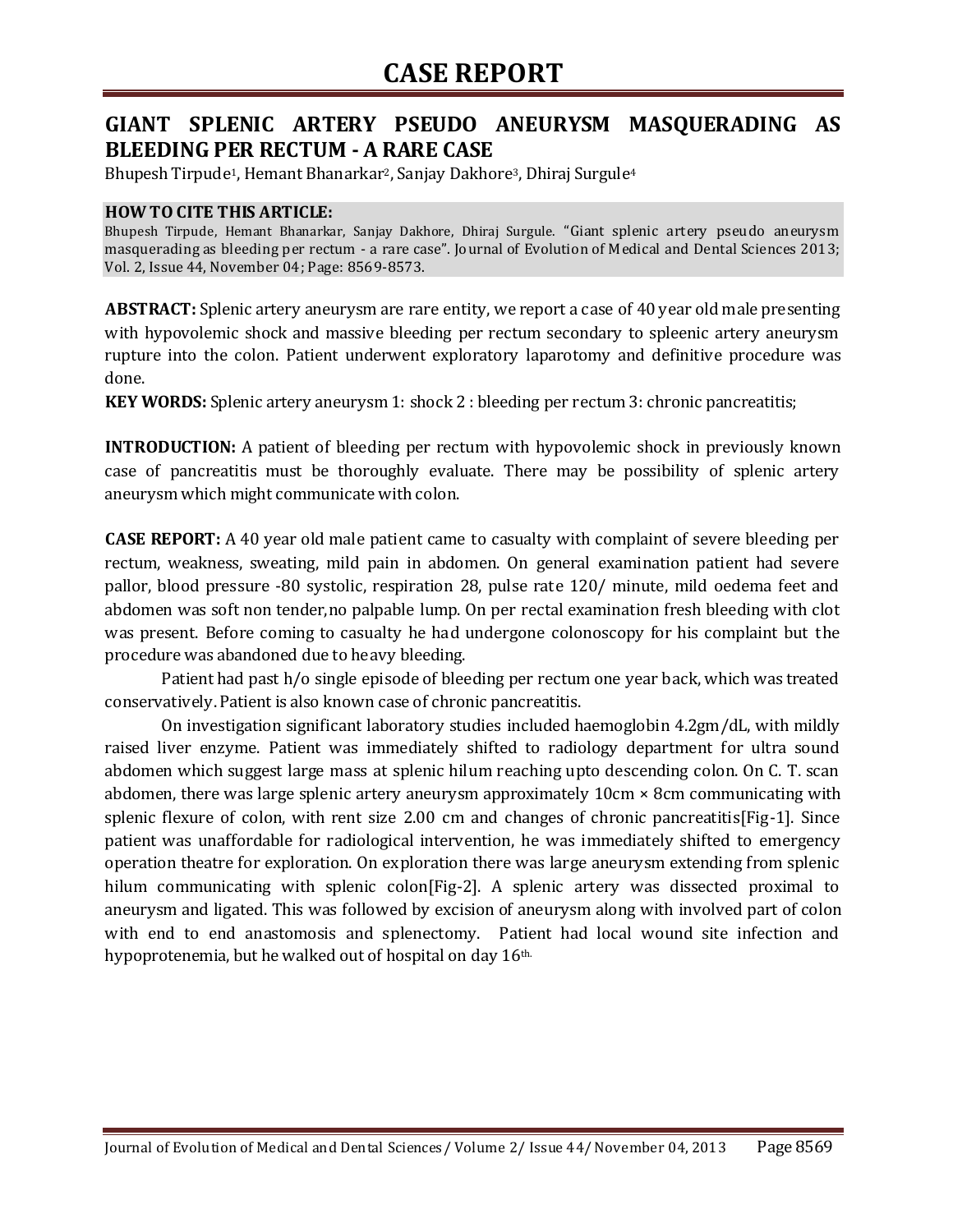# **CASE REPORT**



Figure 1: shows splenic artery aneurysm rupture in to the colon.

**Figure 1: Shows large splenic aneurysm communicating with colon.**



Figure 2 : shows large spleenic aneurysm communicating with colon.

**DISCUSSION:** Splenic artery aneurysm is the most common form of the splanchnic artery aneurysm [2]. Most of the aneurysms are caused by degenerative atherosclerosis, portal hypertension secondary to liver cirrhosis, pancreatitis, pregnancy, congenital causes such as anomalous origin, Berry aneurysm, arteriovenous malformation [2, 9, 7, 11, 5, 10].

Patients with a ruptured aneurysm can present with acute abdomen, hypotension, and hemorrhagic shock [2].There have been reports of haemorrhage into stomach, colon and pancreas [13, 14, 15]. Splenic artery pseudo aneurysm rupturing into colon presenting as bleeding per rectum is very rare [14]. Splenic artery aneurysms are usually diagnosed incidentally. Diagnosis is usually made by contrast enhanced computed tomography scans and the lesions are imaged during the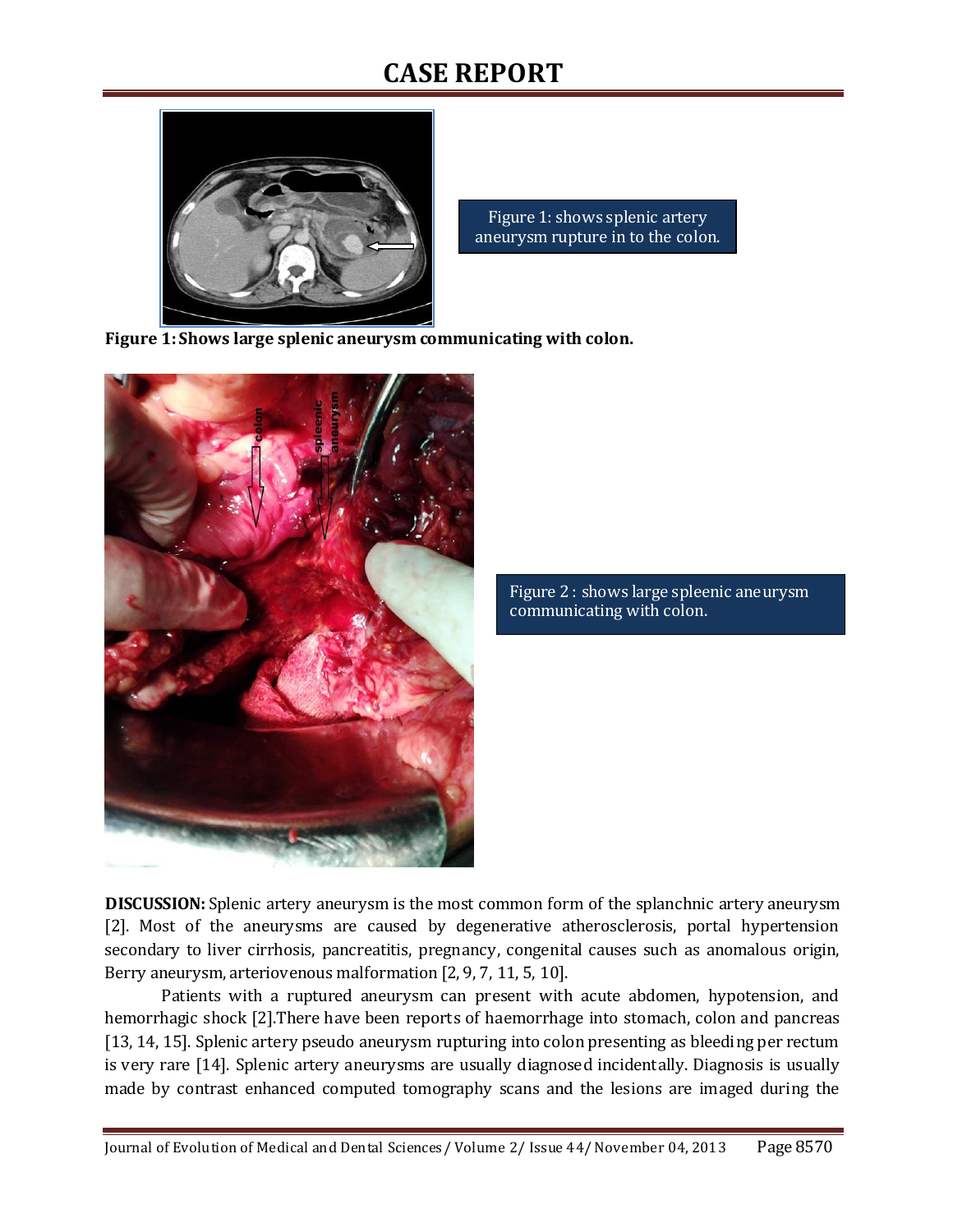# **CASE REPORT**

arterial phase [2]. Doppler and magnetic resonance imaging are important adjunct in diagnosis. Digital subtraction angiography or transcatheter angiography via femoral artery is considered gold standard investigation because of its therapeutic potential [2].

True splenic artery aneurysms are rare but potentially life threatening entities. There is an estimated prevalence of 0.02–0.1% in general autopsies but their true incidence is difficult to determine as these are mostly asymptomatic [4].

Pseudo aneurysms of the splenic artery are rare and fewer than 200 cases are reported in English literature till now. Giant pseudo aneurysms (more than 5 cm in size) of splenic artery are also extremely rare and about 20 cases have been reported, largest being 19 cm as reported by Goldberg et al. in 2010. [19,20] The most common cause is considered to be chronic pancreatitis. Pancreatic enzymes are thought to cause necrotizing arteritis with destruction of vessel architecture and fragmentation of elastic tissue leading to pseudo aneurysm formation.[11] Risk of rupture is higher in pseudo aneurysms as compared to true aneurysms and can be as high as 37% with mortality approaching 90% when untreated. Besides rupture, aneurysms can also be complicated by splenic infarction or compression of adjacent biliary tree causing pseudo-obstructive jaundice. Thus once the diagnosis is made immediate definite intervention is mandatory [19, 20].

In our case patient had chronic pancreatitis with similar complaint in past which was managed conservatively. Also rent was big and needed more material for coiling. Patient was unaffordable hence surgery was done.

Splenic artery aneurysms can be treated by endovascular or surgical procedure [17]. Open surgical procedure depends on location of the lesion. Aneurysms of proximal splenic artery can be managed by ligation of splenic artery at both the ends of lesion and excision of aneurysm with splenic preservation. [6, 8, 16] Endovascular techniques are also a good alternative to surgical approach with 80–92% success rate. Coil embolization, detachable balloon occlusion or stent graft may be used. Splenic abscess formation, splenic infarct, high rate of recurrence and inability to perform in larger lesions are drawbacks of endovascular techniques [17]. However, even with availability of less invasive procedures such as laparoscopy or endovascular treatment, open surgery is mostly preferred because of lower recurrence and complication rate. [16]

**CONCLUSION:** Whenever there is a case of severe bleeding per rectum with hypovolemic shock in known a case of chronic pancreatitis one should keep possibility of splenic artery aneurysm communicating with colon.

### **REFERENCES:**

- 1. R. Guillon, J. M. Garcier, and J. M. Garcier, "Management of splenic artery aneurysms and false aneurysms with endovascular treatment in 12 patients," Cardio Vascular and Interventional Radiology, vol. 26, no. 3, pp. 256–260, 2003. [View at Publishe,r](http://dx.doi.org/10.1007/s00270-003-1948-y) [View at Google Scholar](http://scholar.google.com/scholar?q=http://dx.doi.org/10.1007/s00270-003-1948-y) [View at](http://www.scopus.com/scopus/inward/record.url?eid=2-s2.0-0041929464&partnerID=K84CvKBR&rel=3.0.0&md5=fc17a7f6f60dc430b88d355fdedb53c1)  [Scopus.](http://www.scopus.com/scopus/inward/record.url?eid=2-s2.0-0041929464&partnerID=K84CvKBR&rel=3.0.0&md5=fc17a7f6f60dc430b88d355fdedb53c1)
- 2. S. F. Pasha, P. Gloviczki, A. W. Stanson, and P. S. Kamath, "Splanchnic artery aneurysms," Mayo Clinic Proceedings, vol. 82, no. 4, pp. 472–479, 2007[. View at Publisher](http://dx.doi.org/10.4065/82.4.472) [View at Google Scholar](http://scholar.google.com/scholar?q=http://dx.doi.org/10.4065/82.4.472) [View at Scopus.](http://www.scopus.com/scopus/inward/record.url?eid=2-s2.0-34047231828&partnerID=K84CvKBR&rel=3.0.0&md5=d4e59f9eec26f5aeaf2c673a4b6743ca)
- 3. C.-F. Liu, C.-T. Kung, B.-M. Liu, S.-H. Ng, C.-C. Huang, and S.-F. Ko, "Splenic artery aneurysms encountered in the ED: 10 years' experience," American Journal of Emergency Medicine, vol.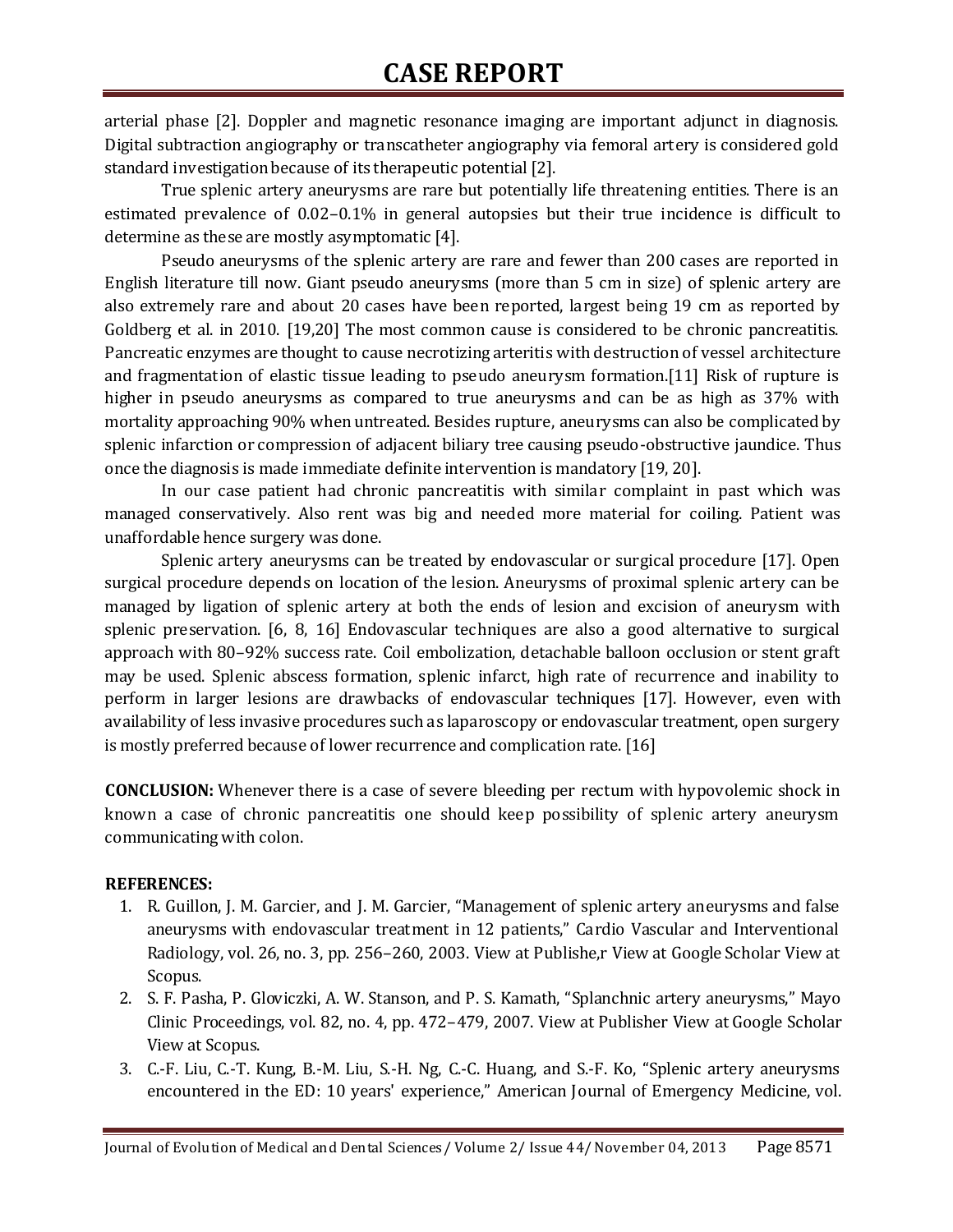25, no. 4, pp. 430–436, 2007. [View at Publisher,](http://dx.doi.org/10.1016/j.ajem.2006.08.017) [View at Google Scholar,](http://scholar.google.com/scholar?q=http://dx.doi.org/10.1016/j.ajem.2006.08.017) [View at PubMed,](http://www.ncbi.nlm.nih.gov/pubmed/17499662?dopt=AbstractPlus) [View](http://www.scopus.com/scopus/inward/record.url?eid=2-s2.0-34248168163&partnerID=K84CvKBR&rel=3.0.0&md5=0b3500c864935fa3c709ffccdcd76dab)  [at Scopus](http://www.scopus.com/scopus/inward/record.url?eid=2-s2.0-34248168163&partnerID=K84CvKBR&rel=3.0.0&md5=0b3500c864935fa3c709ffccdcd76dab)

- 4. Trastek VF, Pairolero PC, Joyce JW, Hollier LH, Bernatz PE. Splenic artery aneurysms. Surgery. 1982;91:694–699. [\[PubMed\]](http://www.ncbi.nlm.nih.gov/pubmed/7079972)
- 5. Sunagozaka H, Tsuji H, Mizukoshi E, Arai K, Kagaya T, Yamashita T, Sakai A, Nakamoto Y, Honda M, Kaneko S. The development and clinical features of splenic aneurysm associated with liver cirrhosis. Liver Int. 2006; 26:291–297. doi: 10.1111/j.1478-3231.2005.01231.x. [\[PubMed\]](http://www.ncbi.nlm.nih.gov/pubmed/16584390) [\[Cross Ref\]](http://dx.doi.org/10.1111/j.1478-3231.2005.01231.x)
- 6. Abad C, Montesdeoca-Cabrera D, Saez-Guzman T. Splenic artery aneurysm. Review of two surgically operated cases. Ann Med Interna. 2006; 23:130–132. [\[PubMed\]](http://www.ncbi.nlm.nih.gov/pubmed/16737435)
- 7. Selo-Ojeme DO, Welch CC. Review: spontaneous rupture of splenic artery aneurysm in pregnancy. Eur J Obstet Gynecol Reprod Biol. 2003;109:124–127. doi: 10.1016/S0301- 2115(03)00094-0.[\[PubMed\]](http://www.ncbi.nlm.nih.gov/pubmed/12860326) [\[Cross Ref\]](http://dx.doi.org/10.1016/S0301-2115(03)00094-0)
- 8. Migliara B, Lipari G, Mansueto GC, Riva F, Baggio E. Managing anomalous splenic artery aneurysm: a review of the literature and report of two cases. Ann Vasc Surg. 2005;19:546–552. doi: 10.1007/s10016-005-5048-0.[\[PubMed\]](http://www.ncbi.nlm.nih.gov/pubmed/15981114) [\[Cross Ref\]](http://dx.doi.org/10.1007/s10016-005-5048-0)
- 9. Imai MA, Kawahara E, Katsuda S, Yamashita T. Berry splenic artery aneurysm rupture in association with segmental arterial mediolysis and portal hypertension. Pathol Int. 2005;55:290–295. doi: 10.1111/j.1440-1827.2005.01827.x.[\[PubMed\]](http://www.ncbi.nlm.nih.gov/pubmed/15871728) [\[Cross Ref\]](http://dx.doi.org/10.1111/j.1440-1827.2005.01827.x)
- 10. Agrawal A, Whitehouse R, Johnson RW, Augustine T. Giant splenic artery aneurysm associated with arteriovenous malformation. J Vasc Surg. 2006;44:1345-1349. doi: 10.1016/j.jvs.2006.06.049.[\[PubMed\]](http://www.ncbi.nlm.nih.gov/pubmed/17145440) [\[Cross Ref\]](http://dx.doi.org/10.1016/j.jvs.2006.06.049)
- 11. Iki T, Tsunoda T. Giant splenic artery aneurysm associated with chronic pancreatitis. Dig Surg. 2003;20:10–11. doi: 10.1159/000068853.[\[PubMed\]](http://www.ncbi.nlm.nih.gov/pubmed/12637798) [\[Cross Ref\]](http://dx.doi.org/10.1159/000068853)
- 12. Park H. Rupture of splenic artery aneurysm. Am J Forensic Med Pathol. 1992;13:230–232. doi: 10.1097/00000433-199209000-00013.[\[PubMed\]](http://www.ncbi.nlm.nih.gov/pubmed/1476129) [\[Cross Ref\]](http://dx.doi.org/10.1097/00000433-199209000-00013)
- 13. Inglis FG, McKee NH. Unusual cause of upper gastrointestinal bleeding: rupture of splenic artery aneurysm into stomach with survival. Can J Surg. 1972;15:276–278.[\[PubMed\]](http://www.ncbi.nlm.nih.gov/pubmed/4537858)
- 14. Bishop NL. Splenic artery aneurysm into the colon diagnosed by angiography. Br J Radiol. 1984;57:1149–1150. doi: 10.1259/0007-1285-57-684-1149.[\[PubMed\]](http://www.ncbi.nlm.nih.gov/pubmed/6334541) [\[Cross Ref\]](http://dx.doi.org/10.1259/0007-1285-57-684-1149)
- 15. Soeno T, Kakizaki G, Fujiwara Y, Noto N, Saito T. Massive haemorrhage into the upper digestive tract due to rupture of splenic artery aneurysm into the pancreas. Am J Gastroenterol. 1974;61:55–62.[\[PubMed\]](http://www.ncbi.nlm.nih.gov/pubmed/4544768)
- 16. Ha JF, Sieunarine K. Laparoscopic splenic artery aneurysm resection: review of current trends in management. Surg Laparosc Endosc Percutan Tech. 2009;19:e67–e70. doi: 10.1097/SLE.0b013e31819bd4e7.[\[PubMed\]](http://www.ncbi.nlm.nih.gov/pubmed/19390269) [\[Cross Ref\]](http://dx.doi.org/10.1097/SLE.0b013e31819bd4e7)
- 17. Roland J, Brody F, Venbrux A. Endovascular management of a splenic artery aneurysm. Surg Laparosc Endosc Percutan Tech. 2007;17:459–461. doi: 10.1097/SLE.0b013e31814a5772.[\[PubMed\]](http://www.ncbi.nlm.nih.gov/pubmed/18049416) [\[Cross Ref\]](http://dx.doi.org/10.1097/SLE.0b013e31814a5772)
- 18. Stanley JC, Thompson NW, Fry WJ. Splanchnic artery aneurysms. Arch Surg. 1970;101:689– 697.[\[PubMed\]](http://www.ncbi.nlm.nih.gov/pubmed/5489293)
- 19. Vishal gupta et al. Giant pseudo aneurysm of splenic artery: J. Pancreas (online 2011) Mar 09; 12(2):190-193.

Journal of Evolution of Medical and Dental Sciences / Volume 2/ Issue 44/ November 04, 2013 Page 8572